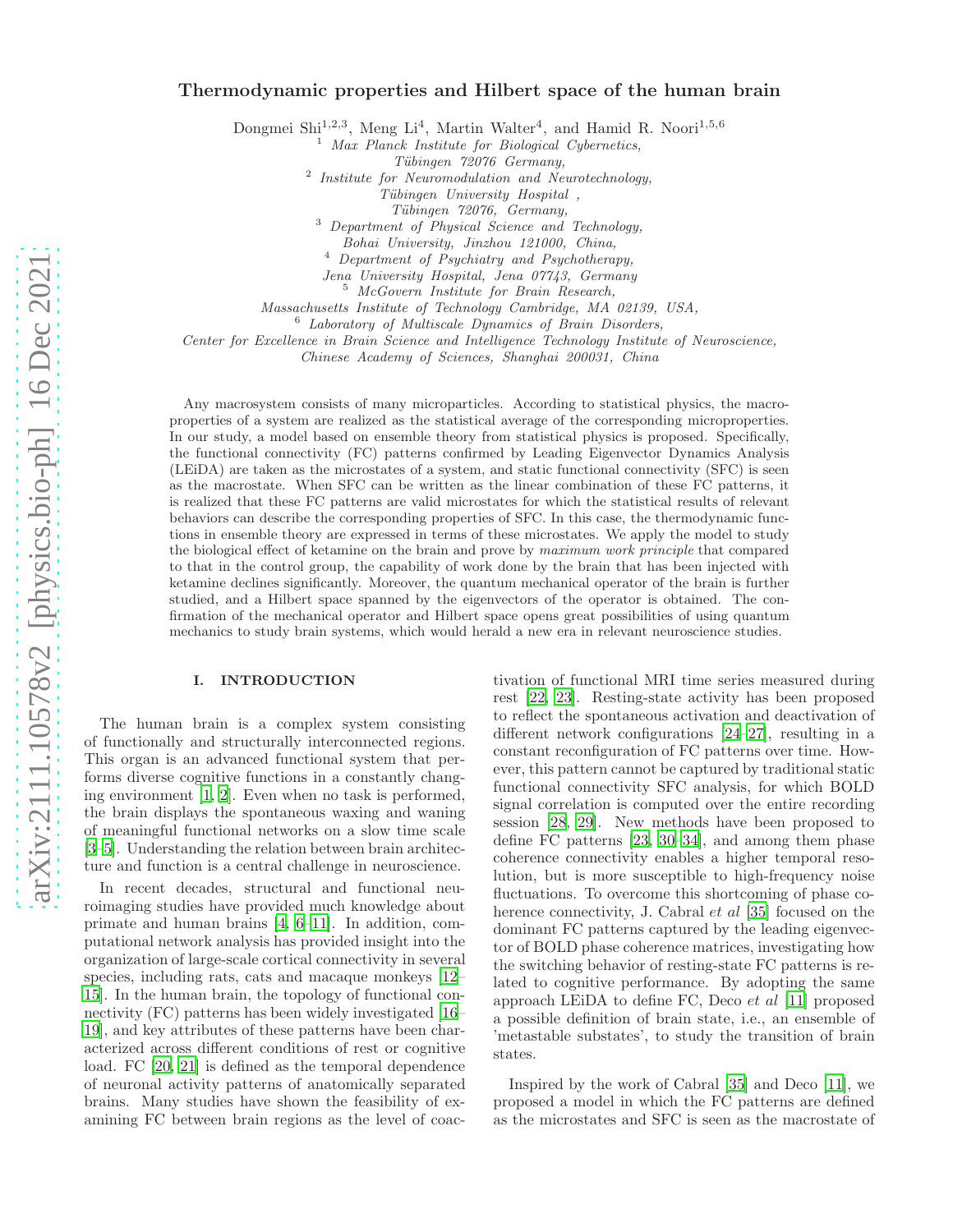a system. When the linear relation between SFC and FC patterns is satisfied, the thermodynamic properties of SFC can be described by FC patterns via ensemble theory. In Deco's [\[11\]](#page-7-6) work, a brain state is defined as an ensemble of FC patterns (or 'metastable substates') from a macroscopic scale, whereas in the present study, it is defined as an FC pattern from the microscopic scale. These two definitions can be connected by statistical physics, which provides disciplines to describe the macroproperties of a system by analyzing the corresponding microproperties, which is the basic idea of our model. We applied the model to study the effect of ketamine on the human brain and compared the results with those of the control group. Significant differences were found between the two groups. In addition, work done and heat conduction occurring in the brain are studied by means of the first law of thermodynamics. We further investigated the mechanical operator of the brain system and built a Hilbert space spanned by the eigenvectors of the operator. This work provides new research perspectives for studying neuroscience, from which thermodynamics, statistical physics and quantum mechanics could be applied.

The data adopted in our work were collected from 31 participants from a ketamine group and 30 participants from a control group in which placebo was injected. Each participant experienced three stages: baseline, at which the subjects had not been injected with ketamine (or placebo); stage 1, at which the subjects had been injected with ketamine (or placebo) after one hour; and stage 2, at which the subjects had been injected with ketamine (placebo) after 24 hours.

# II. EXPERIMENTAL DATA

## 1. Study design and Participants

The data set was collected from a completed randomized, double-blind, placebo-controlled study at the University of Magdeburg (Magdeburg, Germany), which was designed to investigate the biological effects of ketamine (more details in the registered clinical trial at the European Union Drug Regulating Authorities Clinical Trials (No. 2010- 023414-31)). The study design has been reported in our previous studies [\[50](#page-8-9), [52\]](#page-8-10). In brief, three measurements, namely, at baseline and at 1 h and 24 h post-infusion, were collected for each participant. Following the baseline fMRI scan, each participant was randomized by age and sex to a 40 min continuous infusion of either  $(R, S)$ -ketamine  $(0.5 \text{ mg/kg})$ or 0.9% saline via an infusion pump outside the MRI scanner. The second MR scan was started at 1 h post-infusion, and the resting-state fMRI scan was performed approximately 100 min postinfusion. The third fMRI scan was acquired 24 h after their associated baseline measurements. During ketamine administration, participants may experience transient dissociation and hallucination, as well as increased heartrate and blood pressure. The half-life of ketamine is approximately 80 min. Here, the proposed framework was applied to investigate the dynamics of brain states and the mechanical operator of the evolution from baseline to reconfiguration and normalization at the end of this study.

A group of 80 healthy volunteers (33 female, mean age  $\pm$  SD: 25.9  $\pm$  5.3 years) was recruited and screened by mini-international neuropsychiatric interviews (MINI, German Version 5.0.0), physical and ophthalmic examinations, blood laboratory tests, and electrocardiography in Magdeburg, Germany. All participants were in good physical health and had no pregnancy, left-handedness, or any MRI-incompatible devices. A current or former history of substance use disorder was excluded, and drug screening was performed. The study was approved by the Institutional Review Board of the Otto-von-Guericke-University Magdeburg, Germany. All subjects gave written informed consent and received financial reimbursement.

2. MRI scan and resting-state functional connectivity calculation

All scans were acquired on a 7 T MR scanner (Siemens Healthcare, Erlangen, Germany) using a 32-channel head array coil (for RS-fMRI: 280 time points,  $TE = 22$  ms,  $TR = 2.8$  s, flip an $gle = 80^\circ$ , 62 contiguous axial slices, bandwidth  $= 2246$  Hz/pixel, acquisition matrix  $= 106 \times 106$ , voxel size  $= 2 \times 2 \times 2$  mm<sup>3</sup>; T1- weighted MRI: 3 D-MPRAGE sequence,  $TE = 2.73$  ms,  $TR = 2300$ ms, T1 = 1050 ms, flip angle =  $5^{\circ}$ , bandwidth = 150 Hz/pixel, acquisition matrix  $= 320 \times 320$ , voxel  $size = 0.8 \times 0.8 \times 0.8 \, mm^3$ .

To exclude anatomical abnormalities and abnormal frontal signal dropout, individual EPI data were visually inspected by two independent raters, and an additional point-spread function (PSF) mapping protocol was scanned for EPI distortion correction. Twenty-three EPI scans out of 240 total scans were discarded and resulted in 19 subjects (7 female, age  $27.1 \pm 6.9$  years) with a low-quality EPI in one or more sessions.

Next, the pipeline developed in the 1000 Functional Connectomes Project (https://www. nitrc.org/projects/fcon 1000/) with few modifications was performed for data preprocessing. The major steps of this well-established pipeline include brain extraction, time slicing, realignment, nuisance regression, normalization, temporal filtering with a bandpass filter (0.01-0.1 Hz), and spatial smoothing (FWHM 6 mm). The framewise displacement was calculated and added as an additional confounding factor along with the motion parameters (three translations, three rotations), as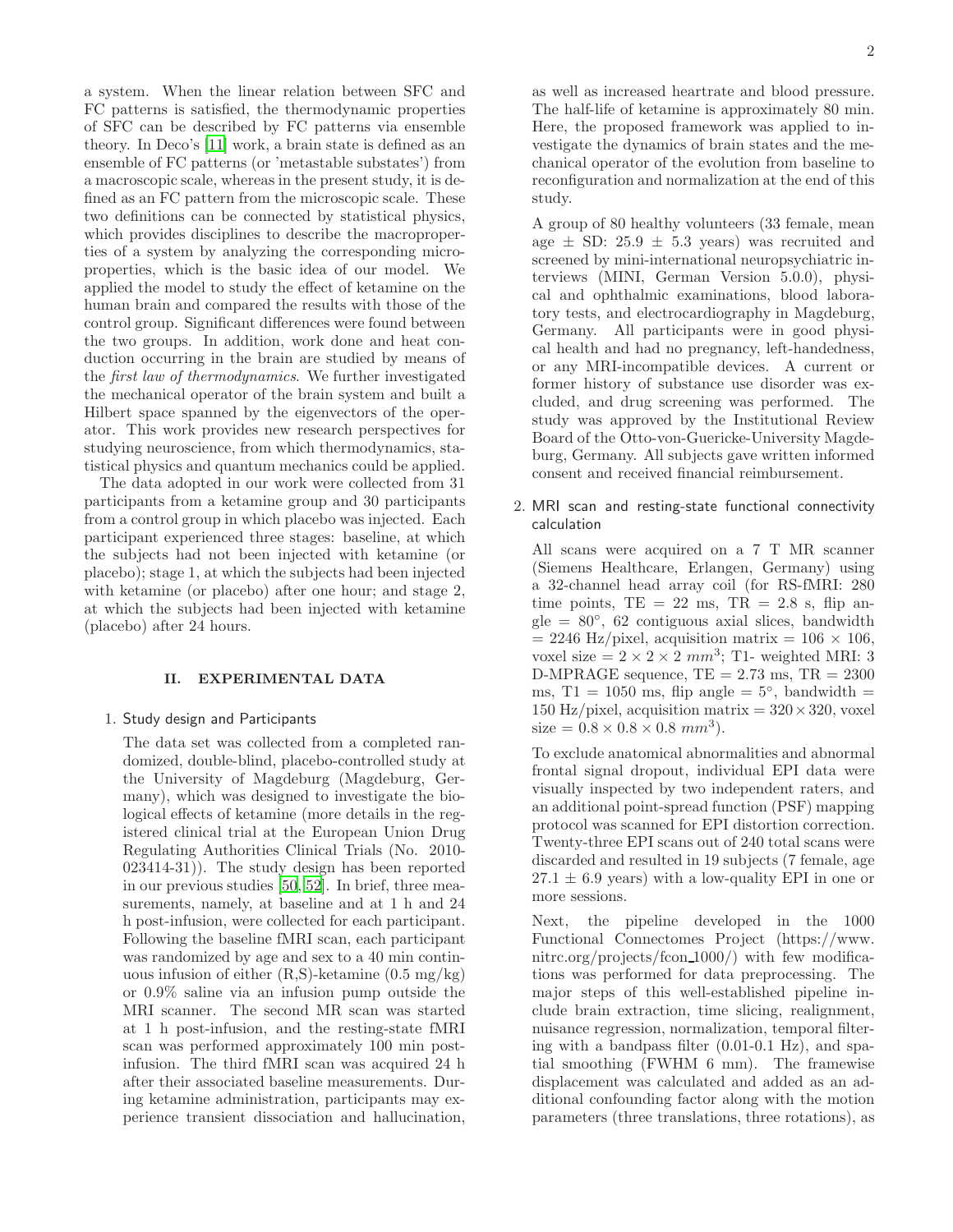well as the mean signals of white matter and cerebrospinal fluid (CSF), using a multiple linear regression for each subject. With the proposed image in standard MNI space, the parcellation scheme with 200 ROIs by Schaefer and colleagues [\[51](#page-8-11)] was applied in this study. In each subject, the average time course within each parcel was extracted, and a 200×200 adjacent matrix was created.

#### III. METHODS

#### A. Confirming the brain state by LEiDA

The functional connectivity FC patterns are defined as the microstates of the brain and determined by the LEiDA [\[11,](#page-7-6) [35\]](#page-8-8). Specifically, the dynamic functional connectivity (dFC) is first calculated, which is a phase coherence matrix and defined as

$$
dFC(n, p, t) = \cos(\theta(n, t) - \theta(p, t)).
$$
\n(1)

n (or p) denotes the brain area n (or p), and  $\theta(n,t)$ (or  $\theta(p,t)$ ) represents the phase function of brain area n  $($ or  $p)$  at time point t. At each point in time, each brain area has a corresponding phase function that is obtained by the Hilbert transform [\[30](#page-8-6)[–34\]](#page-8-7). Apparently, the dFC is a dynamic function describing the functional coherence between the brain areas at each time point.

Considering that the dFC at each time point is undirected and symmetric across the diagonal, the dimension of dFC can be largely reduced by calculating its leading eigenvector  $v$ , which captures the instantaneous dominant connectivity pattern of dFC. Upon computing the leading eigenvector of the dFC, the recurrent FC patterns are identified by applying the k−means clustering algorithm [\[36](#page-8-12)[–39](#page-8-13)]. For further details regarding LEiDA, please read [\[35](#page-8-8)].

#### B. Equilibrium ensemble theory model

Compared to dynamic functional connectivity dFC, static functional connectivity (SFC), for which the correlation between the brain areas is computed over the entire recording session, describes an average effect of the functional coherence between brain areas. The FC patterns describe the functional coherence between the brain regions during the recording session, whereas SFC describes the average effect of the functional correlation between the brain areas, which permits us to take SFC as the statistical average of the relevant performance of FC patterns.

Assumptions: In our study, it is realized that the FC patterns obtained by LEiDA are valid to present the statistical properties of SFC when the similarity shown in equation (2) is no less than 80%.  $w_i = v_i * v_i^T$  is the outer product of FC pattern  $v_i$ , and  $p_i$  is the corresponding

occurrence frequency.  $S_{imi}$  denotes the similarity that is measured as the Pearson correlation  $(P_{corr})$  between  $SFC$  and the weighted sum of  $w_i$ . Before we introduce the ensemble theory model, some assumptions must be presented.

$$
S_{imi} = P_{corr}(SFC, \sum_{i} p_i w_i)
$$
 (2)

- 1. The resting state of the brain is taken as an equilibrium at which the brain does not process any externally promoted tasks. Macroscopically, the brain state is static (e.g., sleeping); however, microscopically, brain activities are always present.
- 2. FC patterns are defined as the microstates of the brain, whereas SFC is taken as the brain's macrostate.
- 3. When the condition  $S_{imi} \geq 0.80$  meets,  $\{v_i, p_i | i =$  $1, \ldots, n$  corresponds to the valid microstates of which the statistical average of performance can describe the properties of macrostate SFC.
- 4. The leading eigenvalue of  $w_i = v_i * v_i^T$  is set to represent the system's  $E_i$  when the system stays in state  $v_i$ .

For the assumption of energy  $E$ , we have tried three different parameters. In addition to the leading eigenvalue of  $v * v^T$ , other parameters, including the average eigenvalue of dFCs' leading eigenvectors that belong to the same cluster and the average of corresponding Bold signals, are evaluated. It has been proven that these three parameters generally show consistent results. Without losing generality, the leading eigenvalue of  $v * v<sup>T</sup>$  is finally taken as the system's energy in our model.

Equilibrium ensemble theory (EET): In statistical physics, an ensemble is an idealization consisting of a large number of virtual copies of a real system. Considering all the copies at once, each copy represents a possible microstate that the real system might be in. A thermodynamic ensemble studies a system when it remains in statistical equilibrium [\[40](#page-8-14)[–42\]](#page-8-15). When the system is realized to have determined particles N, volume V and temperature T, canonical ensemble theory is applicable, and the corresponding partition function  $Z$  is written as

$$
Z = \sum_{i=1} e^{-\beta E_i}.
$$
 (3)

where  $E_i$  is the energy of the system when the system remains in the microstate  $v_i$ .  $\beta = \frac{1}{\kappa T}$ , where  $\kappa$  is the Boltzmann constant  $1.38 * 10^{-23} J/K$  [\[43](#page-8-16)] and T is the absolute temperature with the unit  $K$  [\[44\]](#page-8-17).

Considering that  $\kappa$  is very small and  $E_i$  is also a small value (which is represented by the leading eigenvalue and normally  $\langle 3 \rangle$ , to make  $\ln Z$  meaningful, we have modified  $\kappa$  to another constant  $R = \kappa N_a \rho = 8.31 \text{ J/K}$ .  $N_a$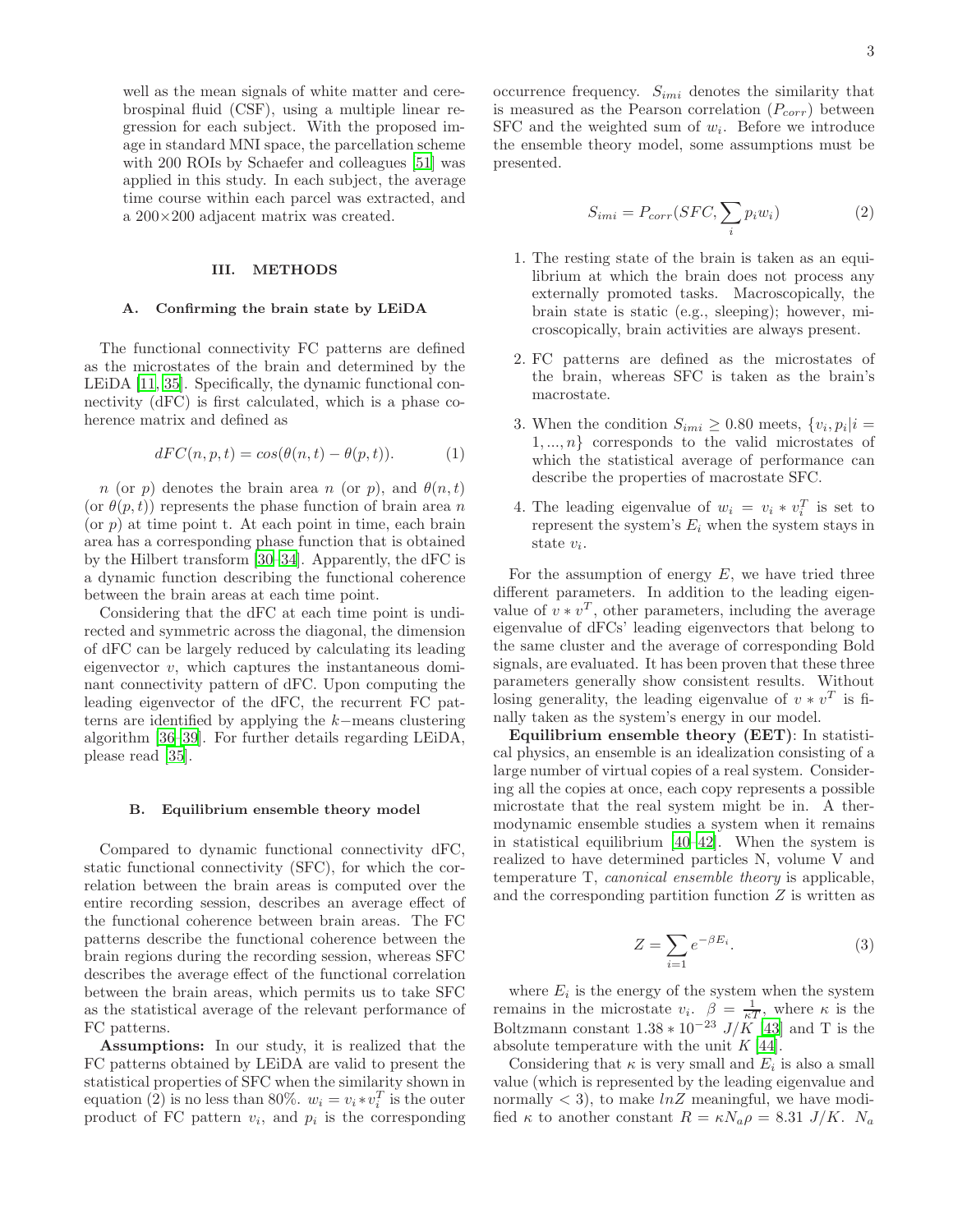is the Avogadro constant  $(6.02 * 10^{23}/mol)$ , and  $\rho = 1$ mol. The constants  $\kappa$  and R have consistent units. Accordingly, the partition function is rewritten as

$$
Z = \sum_{i=1} e^{-\gamma E_i},\tag{4}
$$

where  $\gamma = \frac{1}{RT}$ . The partition function Z describes the statistical properties of the system, based on which other thermodynamic functions can be presented. Accordingly, the internal energy  $U$ , thermodynamic entropy  $S$  and Helmholtz free energy  $F$  are written as

$$
U = -\frac{\partial \ln Z}{\partial \gamma},\tag{5}
$$

$$
S = R(lnZ - \gamma \frac{\partial lnZ}{\partial \gamma}),
$$
\n(6)

and

$$
F = -RTlnZ.
$$
 (7)

## IV. RESULTS AND DISCUSSION

#### A. Thermodynamic properties of the brain

Based on the data provided (see 'Experimental Data'), we use phase coherence connectivity to obtain the dFC, with the size  $N \times N \times T$ , where  $N = 200$  is the number of parcellated brain regions, and  $T = 276$  is the number of recording frames. The microstates are confirmed by performing  $k - \text{means}$  clustering analysis on all the leading eigenvectors across time points and subjects (i.e.,  $276 \times 31 = 8556$  leading eigenvectors for the ketamine group). By doing so, as many significant microstates as possible are collected, and the statistics are therefore more meaningful. The parameter  $k$  in  $k-means$  clustering changes from 2 to 50, repeating each 30 times. Each thermodynamic property obtained below is the average over these 30 calculations.

 $S_{imi}$  is first calculated for both groups. It is found that  $\overline{S_{imi}} \geq 0.80$  in each stage, which means that SFC can be presented by the linear combination of the microstates. Furthermore, the brain system at each stage can be seen with determined particles  $N$ , volume  $V$  and temperature  $T$ ; accordingly, *canonical ensemble theory* based on the EET model described above is applied.  $T$  is further seen not to change across the stages and is set to 1 K without losing generality.

The thermodynamic properties The internal energy  $E$ , entropy  $S$  and  $F$  for the ketamine group and the control group are shown in Table 1 and Table 2, respectively.

In Table 1, one can see that compared to that at baseline, the internal energy does not change significantly, whereas the entropy has increased in stage 1 and stage 2, and the free energy has decreased. According to the Boltzmann formula of entropy, the entropy can also be written as  $S = \kappa ln \Omega$ , where  $\Omega$  corresponds to the number of microstates. Therefore, one can conclude that more microstates in the brain emerged after the injection of ketamine. Table 2 shows the corresponding results for the control group. One can see that the internal energy, entropy and free energy show similar trends with those observed in the ketamine group.

Apparently, although the entropy or the free energy changed after the subject was injected with ketamine, we cannot say that these changes were caused by ketamine since similar changes also occurred in the control group. Therefore, the work done by the brain is further investigated.

Maximum work principle According to the maxi-mum work principle [\[45](#page-8-18)], when a system experiences an isothermal process from state 1 to state 2, the maximal work done by this system is the decrease in free energy, i.e.,

$$
\nabla = F_1 - F_2 \ge -W.\tag{8}
$$

 $-W$  is the work done by the system. For our case, during the process from baseline to stage 1 or stage 2, the temperature of the brain or the environment does not exhibit very significant changes; thus, the process can be seen as an isothermal process. According to the results shown in the above tables, we obtain that for the ketamine group, the decrease in free energy between baseline and stage 1 is  $\nabla^1_{ketamine} = F_{base} - F_{s1} = 1.3$ , and that between baseline and stage 2 is  $\nabla^2_{ketamine} = F_{base} F_{s2} = 1.71$ ; for the controlled group, the corresponding results are  $\nabla^1_{placebo} = 4.63$  and  $\nabla^2_{placebo} = 3.41$ . Thus, it can be concluded that the maximal work that the brain can do as measured in the ketamine group is significantly less than that as measured in the controlled group. If we understand the maximal work that the brain can do as the work capability of the brain to perform tasks, then the results tell us that the work capability of the brain measured in the ketamine group is obviously weaker than that in the control group.

#### B. Heat conduction of the brain

In this part, we studied the heat conduction occurring in the brain in the ketamine group.

From the first law of thermodynamics,

$$
\triangle U = Q + W.\tag{9}
$$

where U is the internal energy, and  $\Delta U$  denotes the change in U. Q denotes the heat that the system has absorbed, and W indicates the work that the environment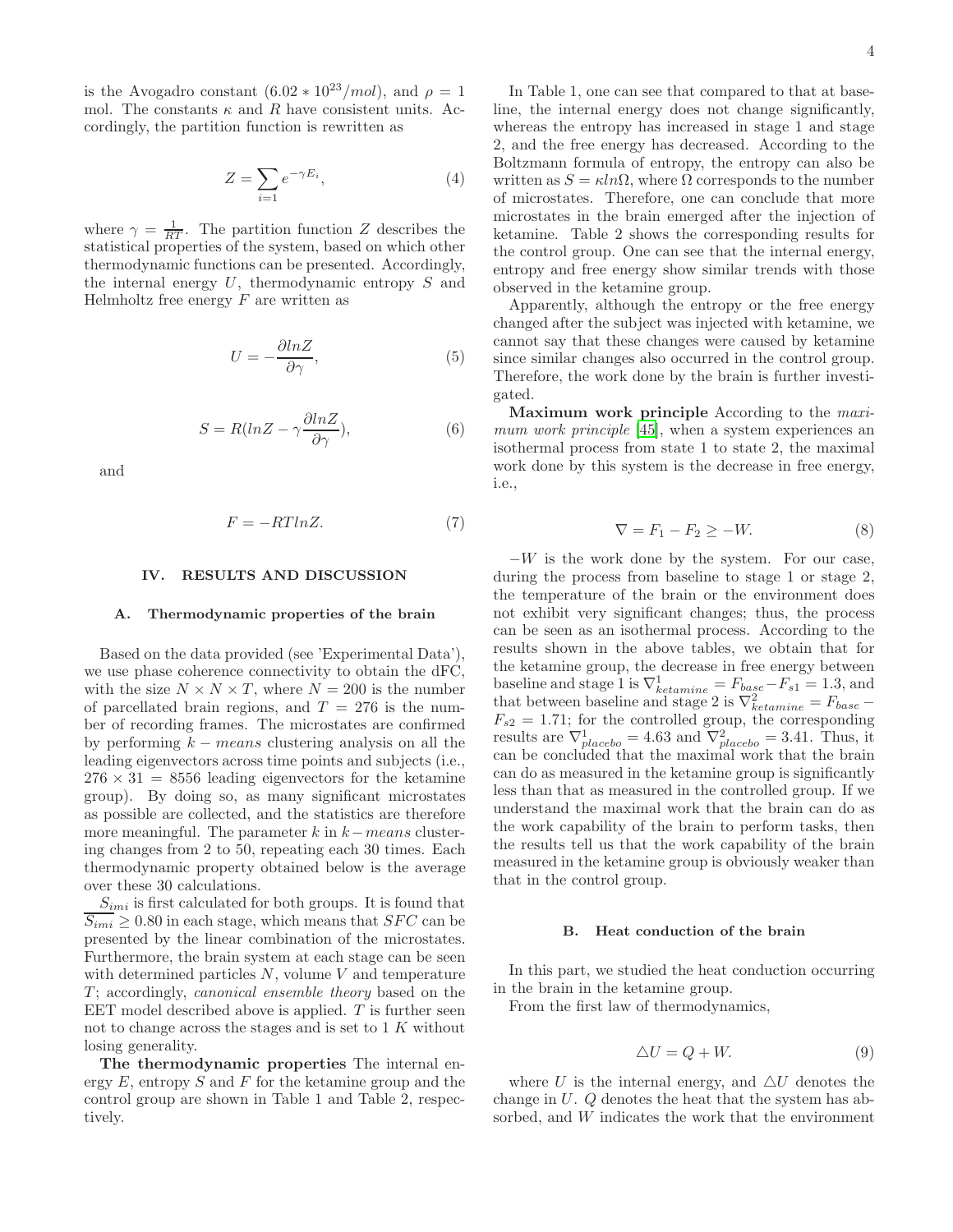Stages : Functions Internal Energy  $\overline{U}$  Entropy  $\overline{S}$  Free energy  $\overline{F}$ Baseline 1 0.79 27.33 -26.54 Stage 1 0.78 28.63 -27.84 Stage 2 0.79 29.04 -28.25

TABLE I. Thermodynamic Functions of Ketamine group

TABLE II. Thermodynamic Functions of Placebo group

| $\ \text{Stages}:$ Functions Internal Energy $\overline{U}$ Entropy $\overline{S}$ Free energy $\overline{F}$ |      |       |          |
|---------------------------------------------------------------------------------------------------------------|------|-------|----------|
| Baseline                                                                                                      | 0.79 | 25.90 | $-25.14$ |
| Stage 1                                                                                                       | 0.80 | 30.57 | $-29.77$ |
| Stage 2                                                                                                       | 0.78 | 29.33 | $-28.55$ |

has done to the system. From the result in part A, the internal energy does not change significantly, so we have  $\Delta U = 0$ . Accordingly,

$$
W = -Q.\t\t(10)
$$

From the Clausius entropy expression [\[46](#page-8-19)[–49\]](#page-8-20), for any reversible process from state a to state b, the change in entropy  $\triangle S$  is expressed as

$$
\triangle S = S_b - S_a = \int_a^b \frac{dQ}{T}.
$$
\n(11)

Since the entropy S is a state function, the change  $\triangle S$  depends only on the initial state and terminal state. Therefore, theoretically, we can always create a reversible process that has the same initial state and same terminal state and then apply the formula to study  $\triangle S$ . Let us take baseline as the initial state  $a$ , ketamine stage (stage) 1 or stage 2) as the terminal state b, and  $T$  as invariable during the reversible process. Then, the change  $\triangle S$  is

$$
\triangle S = \int_{a}^{b} \frac{dQ}{T} = \frac{1}{T} \int_{a}^{b} dQ = \frac{Q}{T},
$$

and we thus have

$$
Q = T \triangle S.
$$

From the results of S in stage 1 or stage 2, we have  $\Delta S > 0$ . Together with equation (10), we obtain

$$
Q > 0, W (= -Q) < 0.
$$

The results indicate that during the process from baseline to the ketamine stage, the brain absorbs heat from the external environment and does positive work to the external environment. The environment includes any other systems that interact with the brain system.

# C. Discussions

From Table 1, one can see that although some thermodynamic properties have changed, the changes are not significant. For example, the entropy S increases by 1.3 in stage 1 and 1.71 in stage 2 compared to that at baseline. Since SFC represents a macrostate, we further studied the similarity between the SFCs from any two different stages. The similarity is measured as the Pearson correlation. It is found that the similarity between SFC from baseline and SFC from any other stage is  $\approx 0.95$ , which means that the macrostates of these three stages are all like, so the macroproperties from different stages do not have distinct differences. The reason why it shows a similar macrostate at each stage may be that the ketamine concentration in the body has largely decreased even after one hour, so the brain has recovered to a large extent. However, through the maximum work principle, a significant difference between the ketamine group and the control group was presented by the decrease in  $F$ , despite the large similarity between macrostates.

## V. QUANTUM MECHANICAL OPERATOR AND HILBERT SPACE OF THE BRAIN

## A. Confirming the mechanical operator A

In quantum mechanics, a mixed quantum state  $\Phi$  can be described as

$$
\Phi \rightarrow \begin{cases}\n\phi_1, & f_1 \\
\vdots & \vdots \\
\phi_i, & f_i \\
\vdots & \vdots \\
\phi_k, & f_n\n\end{cases}
$$
\n(12)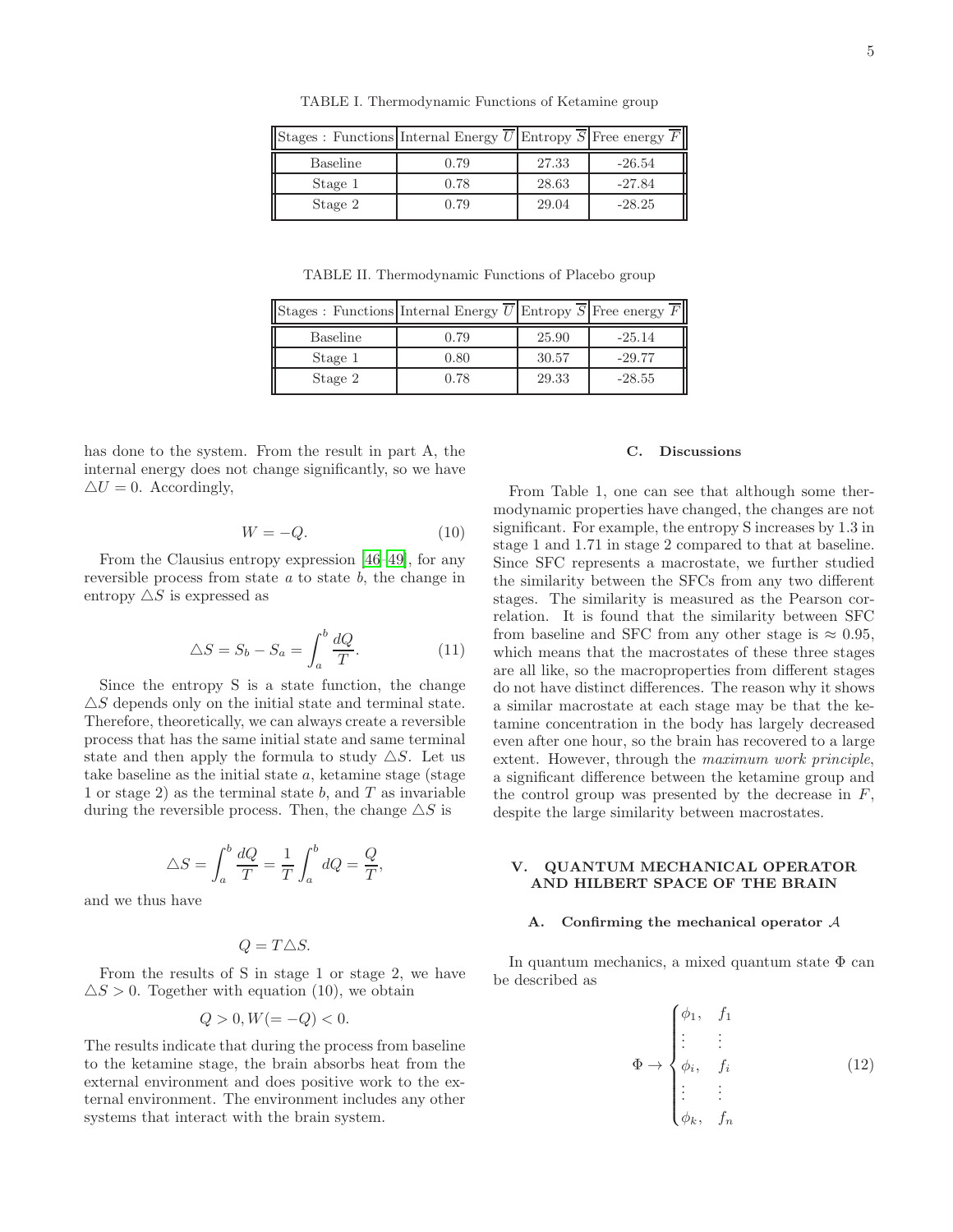where  $\phi_i$  is the *i*<sup>th</sup> pure state, and  $f_i$  is the corresponding probability with which the system stays in  $\phi_i$ .  $f_i$  meets

$$
\sum_{i} f_i = 1 \tag{13}
$$

In our study, the FC states  $\{v_i|i=1,...,n\}$  are taken as the microstates, and the corresponding probabilities  $\{p_i | i = 1, ..., n\}$  meet the condition shown in equation (13). Let us assume that there exists a mixed quantum state that is described by the pure state  $\{v_i | i = 1, ..., n\}$ and that there is a mechanical operator  $A$  correlated to  $\{v_i | i = 1, ..., n\}$ . To confirm this operator, we have the following hypotheses:

- 1. The pure states  $\{v_i | i = 1, ..., n\}$  have close relations with  $\mathcal{A}$ 's characteristic functions  $\Psi = {\psi_i | i = \emptyset}$  $1, ..., n$ . When  $n = 200$  (the number of parcellated brain regions), the characteristic functions of A can be obtained by the Schmidt process performed on  $\{v_i|i=1,...,n\}.$
- 2. The system's energies  $\{E_i|i=1,...,n\}$  when the system stays in  $\{v_i | i = 1, ..., n\}$  have close relations with the characteristic values  $\Lambda$  of  ${\mathcal A}$  . When  $n=$ 200,  $\{E_i|i=1,...,n\}$  are the corresponding characteristic values  $\Lambda = {\lambda_i = E_i | i = 1, ..., 200}.$

Based on the above analyses, we confirm the mechanical operator  $\mathcal A$  by the following steps.

- 1. Step 1: We look for a mixed state  $\Phi$  that has 200 pure states. Moreover, the relation of  $\overline{S_{imi}}$  no less than 0.8 still holds.
- 2. Step 2: We verify whether these 200 states  $\{v_i|i =$ 1, ..., 200} are linearly uncorrelated. If they are linearly uncorrelated, we confirm the characteristic functions  $\Psi$  by performing the Schmidt process on the states  $\{v_i|i=1,...,200\}$  to obtain the characteristic functions  $\{\psi_i|i=1,...,200\}$ ; otherwise, if they are linearly correlated, we return to step 1 until all 200 pure states are linearly uncorrelated.
- 3. Step 3: According to linear algebra, the mechanical operator  $A$  can be determined by

$$
\mathcal{A} = R_A U_\Lambda R_A^{-1},\tag{14}
$$

where  $R_A$  is a matrix (full rank) whose columns are the different vectors  $\{\psi_i|i=1,...,200\}$  from  $\Psi$ ;  $U_{\Lambda}$ is a diagonal matrix in which the diagonal elements are the corresponding eigenvalues; and  $R_A^{-1}$  $A^{\text{-1}}$  is the inverse matrix of  $R_A$ .

By applying equilibrium ensemble theory, we have

1. In each stage, a mixed state  $\Phi$  with 200 linearly uncorrelated pure states is found, and accordingly, the corresponding mechanical operator is confirmed for each stage.

2. Let us write the mixed states of baseline, stage 1 and stage 2 as  $\Phi_0$ ,  $\Phi_1$  and  $\Phi_2$ , respectively, and write the corresponding mechanic operators as  $A_0$ ,  $\mathcal{A}_1$  and  $\mathcal{A}_2$ . It has been confirmed that for any i, j, and  $i \neq j$  $(i, j \in 0, 1, 2),$ 

$$
\Phi_i \neq \Phi_j, \mathcal{A}_i \neq \mathcal{A}_j.
$$

In short, the operators are confirmed for each stage, and any two of the operators are different. In the following, we will discuss the relations of the three mechanical operators.

### B. The relation of the mechanical operators between different stages

1. Similarity matrix of the mechanic operator

First, let us see the operator  $\mathcal{A}_0$  when the brain remains at baseline.  $A_0$  is obtained by

$$
\mathcal{A}_0 = R_0 U_0 R_0^{-1},
$$

so from  $A_0$ , we have

$$
U_0 = R_0^{-1} \mathcal{A}_0 R_0. \tag{15}
$$

According to linear algebra, two  $n \times n$  matrices M and N are considered similar if there exists an invertible  $n \times n$ matrix Γ such that

$$
N = \Gamma^{-1} M \Gamma.
$$
 (16)

Therefore, based on equation (15) of  $U_0$ , it is concluded that  $U_0$  is the similarity matrix of  $\mathcal{A}_0$ , i.e.,

$$
\mathcal{A}_0 \sim U_0.
$$

Similarly, in stage 1 and stage 2, we have

$$
A_1 \sim U_1, A_2 \sim U_2,
$$

where  $U_1$  and  $U_2$  are the corresponding diagonal matrices of  $\mathcal{A}_1$  and  $\mathcal{A}_2$ , respectively.

#### The relation of eigenvalue spectra of  $A_0$ ,  $A_1$  and  $A_2$

The eigenvalue spectra of  $A_0$ ,  $A_1$  and  $A_2$  correspond to the elements of the main diagonals of  $U_0$ ,  $U_1$  and  $U_2$ , respectively. When confirming the pure states (FC patterns), a different run may induce a different form of the operator. Therefore, in each stage, we repeat 20 runs and then obtain 20 operators with 20 corresponding eigenvalue spectra. We compare the eigenvalue spectra between different runs, and the corresponding results are shown in Fig. 1.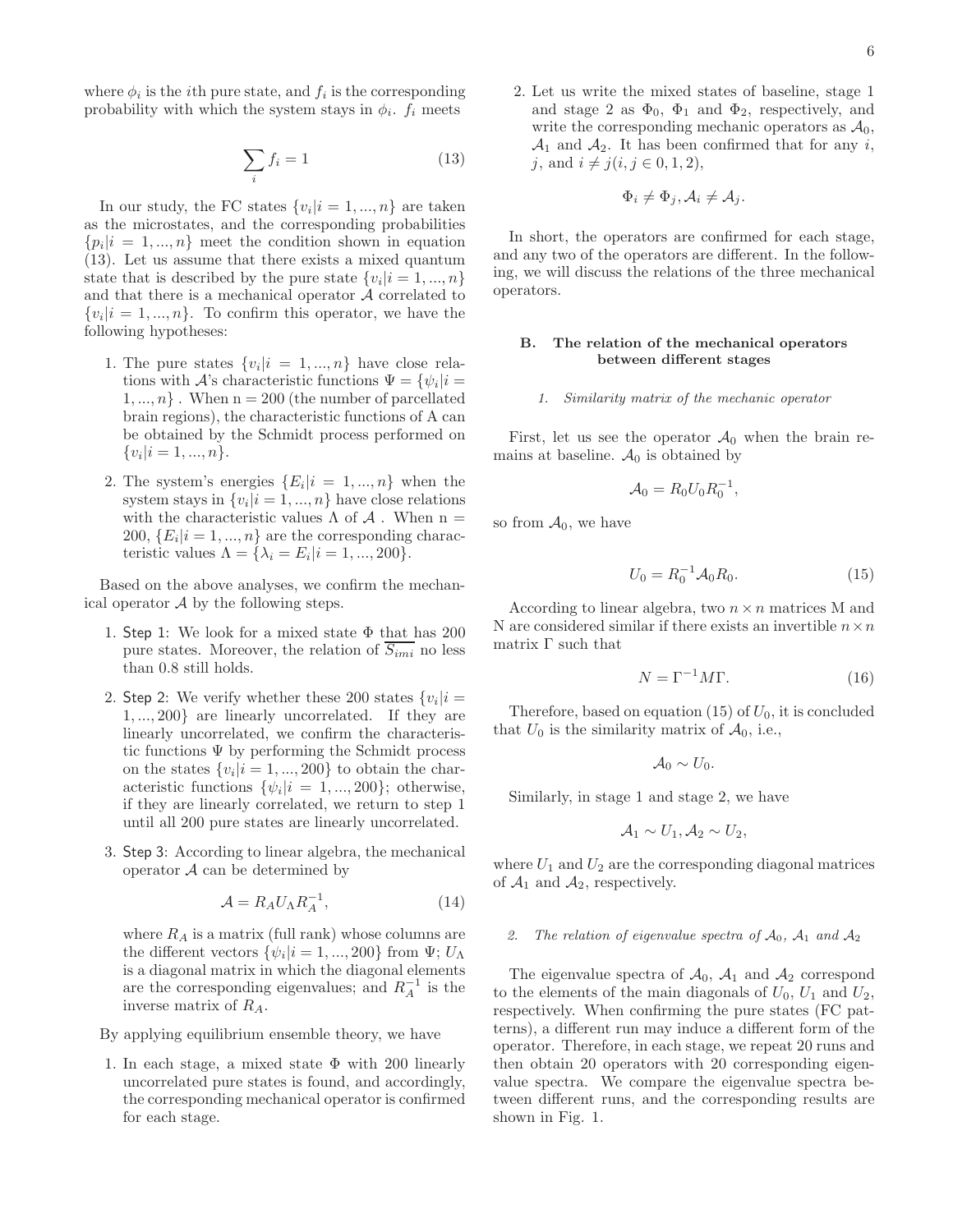

FIG. 1. (Left) Eigenvalue spectra of the 60 operators, and (Right) the mean of eigenvalue spectrum  $\overline{E}$  by averaging these 60 eigenvalue spectra with the standard deviation  $\sigma$ .

From Fig. 1, one can see that in general, all the spectra show a consistent trend, and the dispersion  $\sigma$  is significantly small. Hence, it can be concluded that the eigenvalue spectra can be seen to remain invariable, regardless of the run or the stage, i.e.,

$$
U_0 = U_1 = U_2. \t\t(17)
$$

### 3. The relation of mechanic operators of  $A_0$ ,  $A_1$  and  $A_2$

From part 1, we obtain

$$
\mathcal{A}_0 \sim U_0, \mathcal{A}_1 \sim U_1, \mathcal{A}_2 \sim U_2,
$$

and from part 2, we obtain

$$
U_0=U_1=U_2
$$

Based on the transitivity property and symmetry property of the similarity matrix, we have

$$
\mathcal{A}_0 \sim \mathcal{A}_1 \sim \mathcal{A}_2 \tag{18}
$$

Therefore, one can conclude that any two of these three operators are similarity matrices to each other. This means that mechanic operators  $A_0$ ,  $A_1$  and  $A_2$  can be seen as three different representations of the same linear map under three different bases.

## C. Hilbert space of the human brain

The confirmation of the mechanical operator allows us to build a Hilbert space that is spanned by the operator's eigenvectors. In Hilbert space, any brain state can be presented as a linear combination of the base vectors in

the form of a vector in which the elements are expansion coefficients. Since the base vectors are actually derived from the microstates of the brain, they can therefore be seen as the fundamental constituents of the brain state. Then, the studies related to brain state can be refocused on studying fundamental states. For example, the comparison between two brain states in Hilbert space is actually the analysis of how the brain state is presented by the fundamental states. In general, the confirmation of mechanic operators has opened up large possibilites with quantum mechanics to investigate the human brain. In addition to brain state, the state transition, phase transition, etc., could be investigated by means of relevant theories from quantum mechanics. Due to space limitations, further study on Hilbert space based on the current data is not performed. However, the study from this perspective has already been started as another important research project.

## VI. DISCUSSIONS AND CONCLUSIONS

In the present work, we proposed a model based on statistical physics. The FC pattern is defined as the microstate of the brain, and the SFC is taken as the macrostate whose propertities can be seen as the statistical average of the microproperties. By applying equilibrium ensemble theory, the thermodynamic properties of the brain are presented as functions of FC patterns. We applied this model to investigate the biological effect of ketamine on the brain by analyzing the thermodynamic properties. The maximum work principle based on the decrease in free energy explained the distinct difference between the ketamine and control groups: the maximal work that the brain can do evaluated from the control group is remarkably larger than that evaluated from the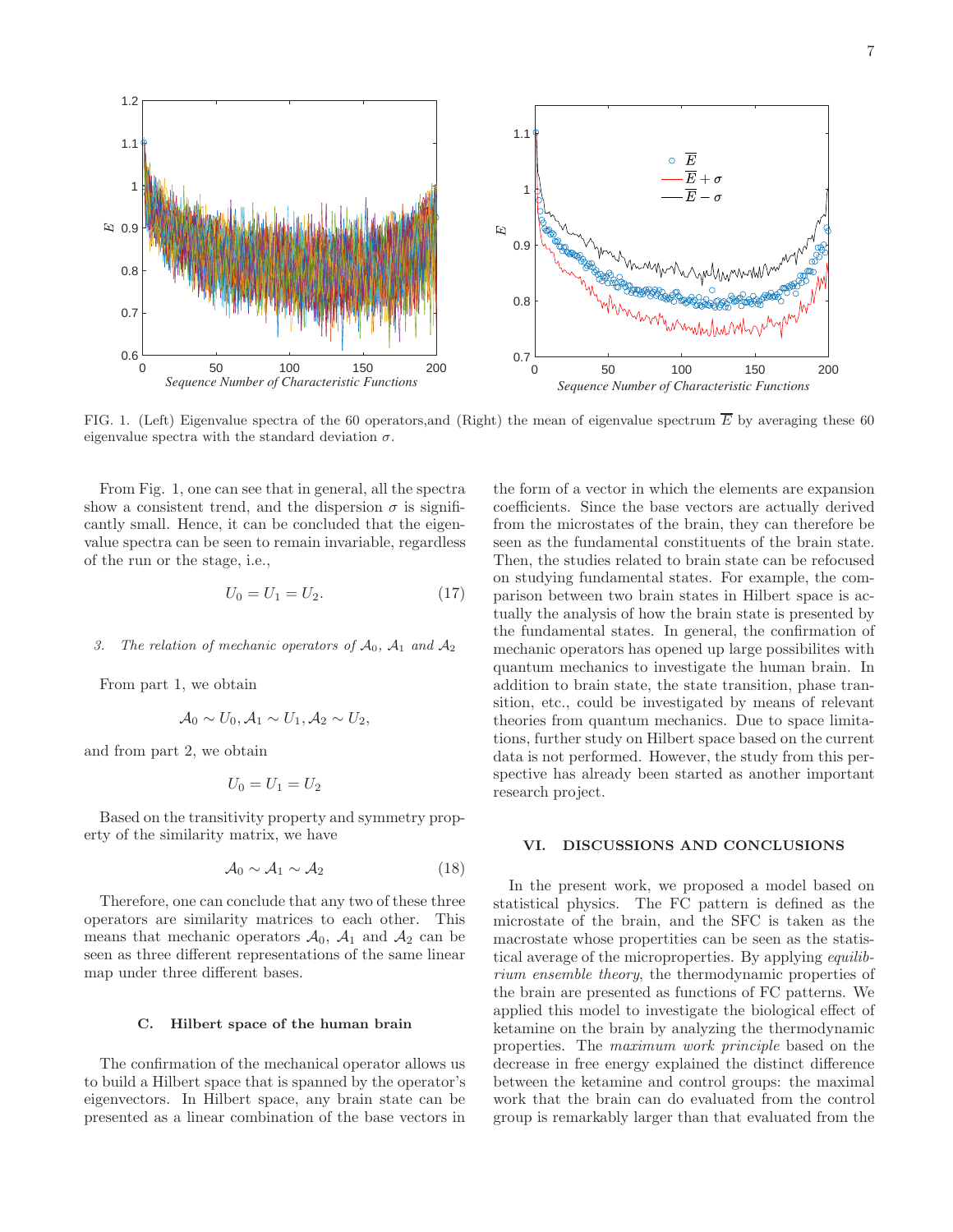ketamine group. The work done by the brain is suggested to represent the ability of the brain to process information and perform tasks. Hence, it is concluded that the capability of work done by brain in the control group is remarkably greater than that in the ketamine group.

Taking the microstate of the brain as a mixed quantum state, the mechanical operator of the brain was further investigated. It is found that the mechanical operators confirmed for three stages based on the data from the ketamine group, are actually the different representations of the same linear map under different bases. This result can be expained by the fact that the macrostates of the brain at different stages are basically consistent. The study of the mechanic operator brings a new research perspective for the study of neuroscience: the confir-

- <span id="page-7-0"></span>[1] Park, H. J., and Friston, K. (2013). Structural and functional brain networks: from connections to cognition. Science, 342(6158).
- <span id="page-7-1"></span>[2] Fornito, A., Zalesky, A., and Breakspear, M. (2015). The connectomics of brain disorders. Nature Reviews Neuroscience, 16(3), 159-172.
- <span id="page-7-2"></span>[3] Beckmann, C. F., DeLuca, M., Devlin, J. T., and Smith, S. M. (2005). Investigations into resting-state connectivity using independent component analysis. Philosophical Transactions of the Royal Society B: Biological Sciences, 360(1457), 1001-1013.
- <span id="page-7-4"></span>[4] Damoiseaux, J. S., Rombouts, S. A. R. B., Barkhof, F., Scheltens, P., Stam, C. J., Smith, S. M., and Beckmann, C. F. (2006). Consistent resting-state networks,(2). Proc. Natl. Acad. Sci, 103.
- <span id="page-7-3"></span>[5] Smith, S. M. et al. Proceedings of the National Academy of Sciences of the United States of America 109, 3131- 3136, doi:10.1073/pnas.1121329109 (2012).
- <span id="page-7-5"></span>[6] Biswal, B., Zerrin Yetkin, F., Haughton, V. M., and Hyde, J. S. (1995). Functional connectivity in the motor cortex of resting human brain using echo-planar MRI. Magnetic resonance in medicine, 34(4), 537-541.
- [7] Greicius, M. D., Krasnow, B., Reiss, A. L., and Menon, V. (2003). Functional connectivity in the resting brain: a network analysis of the default mode hypothesis. Proceedings of the National Academy of Sciences, 100(1), 253-258.
- [8] Salvador, R., Suckling, J., Coleman, M. R., Pickard, J. D., Menon, D., and Bullmore, E. D. (2005). Neurophysiological architecture of functional magnetic resonance images of human brain. Cerebral cortex, 15(9), 1332-1342.
- [9] Naros, G., Lehnertz, T., Leão, M. T., Ziemann, U., and Gharabaghi, A. (2020). Brain state-dependent gain modulation of corticospinal output in the active motor system. Cerebral Cortex, 30(1), 371-381.
- [10] Vidaurre, D., Hunt, L. T., Quinn, A. J., Hunt, B. A., Brookes, M. J., Nobre, A. C., and Woolrich, M. W. (2018). Spontaneous cortical activity transiently organises into frequency specific phase-coupling networks. Nature communications, 9(1), 1-13.
- <span id="page-7-6"></span>[11] Deco, G., Cruzat, J., Cabral, J., Tagliazucchi, E., Laufs, H., Logothetis, N. K., and Kringelbach, M. L. (2019).

mation of the mechanic operator enables us to build a Hilbert space in which brain states and other properties can be studied by applying quantum mechanics; in addition to the operator that we have obtained in the current study, there exist other operators that describe different dynamic properties of the brain system.

Though there exist some limitations, e.g., reasonabeness of the assumption of brain energy, our model has provided new insight into understanding the human brain. It could also be extensively applied to the diagnosis of some mental diseases, e.g., by monitoring changes in thermodynamic functions. Moreover, since the model is purely dependent on the property of the time series, in addition to the brain system, it is still feasible for other systems when the relevant time series meet the conditions specified in the model.

Awakening: Predicting external stimulation to force transitions between different brain states. Proceedings of the National Academy of Sciences, 116(36), 18088-18097.

- <span id="page-7-7"></span>[12] Sporns, O., Chialvo, D. R., Kaiser, M., and Hilgetag, C. C. (2004). Organization, development and function of complex brain networks. Trends in cognitive sciences, 8(9), 418-425.
- [13] Burns, G. A., and Young, M. P. (2000). Analysis of the connectional organization of neural systems associated with the hippocampus in rats. Philosophical Transactions of the Royal Society of London. Series B: Biological Sciences, 355(1393), 55-70.
- [14] Scannell, J. W., Burns, G. A. P. C., Hilgetag, C. C., O'Neil, M. A., and Young, M. P. (1999). The connectional organization of the cortico-thalamic system of the cat. Cerebral Cortex, 9(3), 277-299.
- <span id="page-7-8"></span>[15] Felleman, D. J., and Van Essen, D. C. (1991). Distributed hierarchical processing in the primate cerebral cortex. In Cereb cortex. 1: 1-47.
- <span id="page-7-9"></span>[16] Achard, S., Salvador, R., Whitcher, B., Suckling, J., and Bullmore, E. D. (2006). A resilient, low-frequency, smallworld human brain functional network with highly connected association cortical hubs. Journal of Neuroscience, 26(1), 63-72.
- [17] Stam, C. J., Jones, B. F., Nolte, G., Breakspear, M., and Scheltens, P. (2007). Small-world networks and functional connectivity in Alzheimer's disease. Cerebral cortex, 17(1), 92-99.
- [18] Bassett, D. S., Meyer-Lindenberg, A., Achard, S., Duke, T., and Bullmore, E. (2006). Adaptive reconfiguration of fractal small-world human brain functional networks. Proceedings of the National Academy of Sciences, 103(51), 19518-19523.
- <span id="page-7-10"></span>[19] Achard, S., and Bullmore, E. (2007). Efficiency and cost of economical brain functional networks. PLoS Comput Biol, 3(2), e17.
- <span id="page-7-11"></span>[20] Aertsen, A. M., Gerstein, G. L., Habib, M. K., and Palm, G. (1989). Dynamics of neuronal firing correlation: modulation of" effective connectivity". Journal of neurophysiology, 61(5), 900-917.
- <span id="page-7-12"></span>[21] Friston, K. J., Frith, C. D., Liddle, P. F., and Frackowiak, R. S. J. (1993). Functional connectivity: the principal-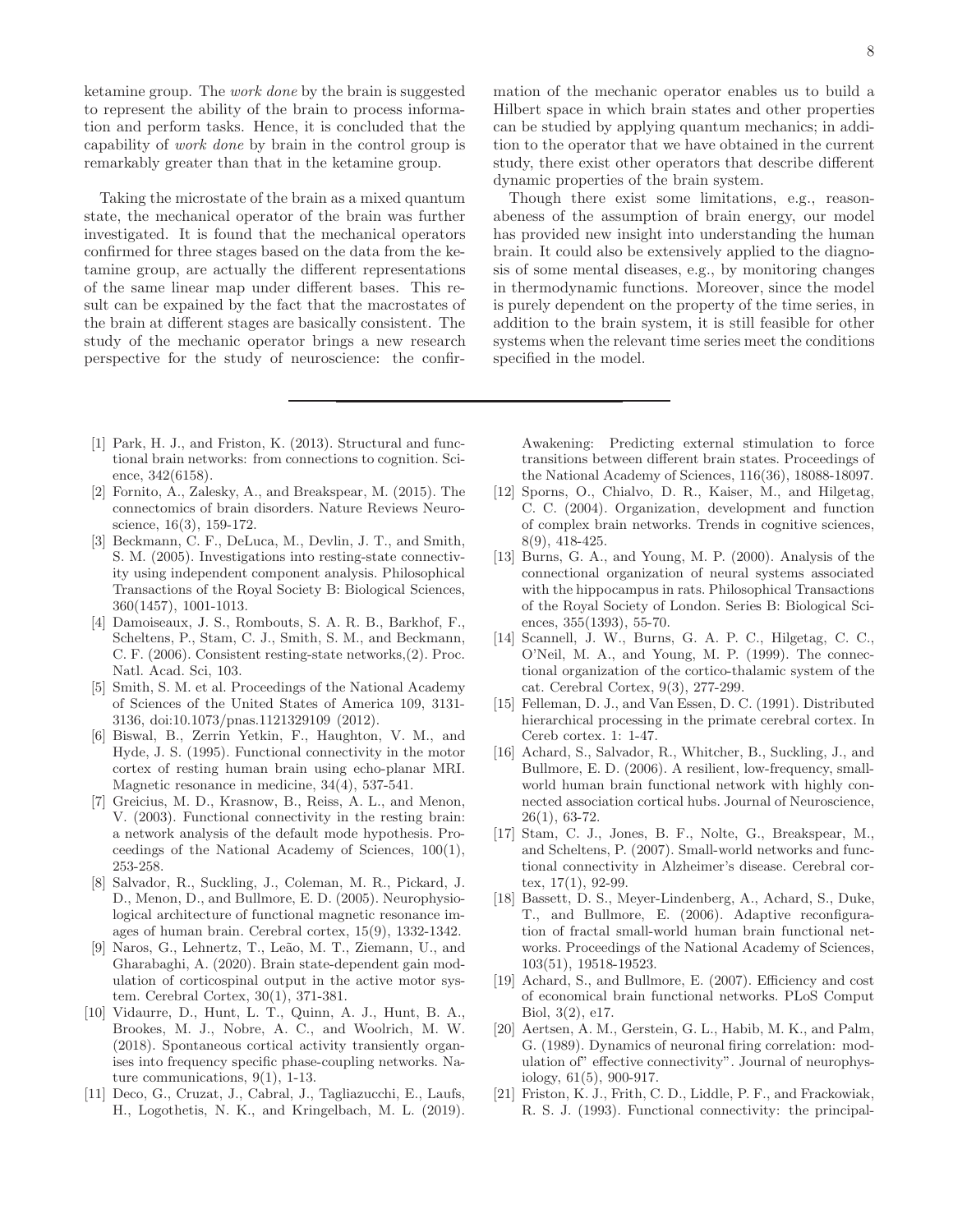component analysis of large (PET) data sets. Journal of Cerebral Blood Flow and Metabolism, 13(1), 5-14.

- <span id="page-8-0"></span>[22] Lowe, M. J., Dzemidzic, M., Lurito, J. T., Mathews, V. P., and Phillips, M. D. (2000). Correlations in lowfrequency BOLD fluctuations reflect cortico-cortical connections. Neuroimage, 12(5), 582-587.
- <span id="page-8-1"></span>[23] Tagliazucchi, E., Carhart-Harris, R., Leech, R., Nutt, D., and Chialvo, D. R. (2014). Enhanced repertoire of brain dynamical states during the psychedelic experience. Human brain mapping, 35(11), 5442-5456.
- <span id="page-8-2"></span>[24] Hansen, E. C., Battaglia, D., Spiegler, A., Deco, G., and Jirsa, V. K. (2015). Functional connectivity dynamics: modeling the switching behavior of the resting state. Neuroimage, 105, 525-535.
- [25] Deco, G., Jirsa, V. K., and McIntosh, A. R. (2011). Emerging concepts for the dynamical organization of resting-state activity in the brain. Nature Reviews Neuroscience, 12(1), 43-56.
- [26] Cabral, J., Kringelbach, M. L.,and Deco, G. (2014). Exploring the network dynamics underlying brain activity during rest. Progress in neurobiology, 114, 102-131.
- <span id="page-8-3"></span>[27] Cabral, J., Kringelbach, M. L., and Deco, G. (2017). Functional connectivity dynamically evolves on multiple time-scales over a static structural connectome: Models and mechanisms. NeuroImage, 160, 84-96.
- <span id="page-8-4"></span>[28] Smith, S. M., Vidaurre, D., Beckmann, C. F., Glasser, M. F., Jenkinson, M., Miller, K. L., ... and Barch, D. M. (2013). Functional connectomics from resting-state fMRI. Trends in cognitive sciences, 17(12), 666-682.
- <span id="page-8-5"></span>[29] Sporns, O., Tononi, G., and Edelman, G. M. (2000). Theoretical neuroanatomy: relating anatomical and functional connectivity in graphs and cortical connection matrices. Cerebral cortex, 10(2), 127-141.
- <span id="page-8-6"></span>[30] Deco, G., Cabral, J., Woolrich, M. W., Stevner, A. B., Van Hartevelt, T. J., and Kringelbach, M. L. (2017). Single or multiple frequency generators in on-going brain activity: A mechanistic whole-brain model of empirical MEG data. Neuroimage, 152, 538-550.
- [31] Shine, J. M., Oluwasanmi, K., Bell, P. T., Gorgolewski, K. J., Gilat, M., and Poldrack, R. A. (2015). Estimation of dynamic functional connectivity using Multiplicative Analytical Coupling. Neuroimage, 122, 399-407.
- [32] Glerean, E., Salmi, J., Lahnakoski, J. M., Jääskeläinen, I. P., and Sams, M. (2012). Functional magnetic resonance imaging phase synchronization as a measure of dynamic functional connectivity. Brain connectivity, 2(2), 91-101.
- [33] Ponce-Alvarez, A., Deco, G., Hagmann, P., Romani, G. L., Mantini, D., and Corbetta, M. (2015). Resting-state temporal synchronization networks emerge from connectivity topology and heterogeneity. PLoS Comput Biol, 11(2), e1004100.
- <span id="page-8-7"></span>[34] Deco, G., and Kringelbach, M. L. (2016). Metastability and coherence: extending the communication through coherence hypothesis using a whole-brain computational perspective. Trends in neurosciences, 39(3), 125-135.
- <span id="page-8-8"></span>[35] Cabral, J., Vidaurre, D., Marques, P., Magalhães, R., Moreira, P. S., Soares, J. M., ... and Kringelbach, M. L. (2017). Cognitive performance in healthy older adults relates to spontaneous switching between states of functional connectivity during rest. Scientific reports, 7(1), 1-13.
- <span id="page-8-12"></span>[36] MacQueen, J. (1967, June). Some methods for classification and analysis of multivariate observations. In Proceedings of the fifth Berkeley symposium on mathemati-

cal statistics and probability (Vol. 1, No. 14, pp. 281-297).

- [37] Lloyd, S. P. Least square quantization in PCM. Bell Telephone Laboratories Paper. 1957. Published in journal much later: Lloyd., S. P. Least squares quantization in PCM (PDF). IEEE Transactions on Information Theory. 1982, 28 (2): 129-137.
- [38] Forgey, E. (1965). Cluster analysis of multivariate data: Efficiency vs. interpretability of classification. Biometrics, 21(3), 768-769.
- <span id="page-8-13"></span>[39] Pelleg, D., and Moore, A. (1999, August). Accelerating exact k-means algorithms with geometric reasoning. In Proceedings of the fifth ACM SIGKDD international conference on Knowledge discovery and data mining (pp. 277-281).
- <span id="page-8-14"></span>[40] Gibbs, J. W. (1902). Elementary principles in statistical mechanics: developed with especial reference to the rational foundations of thermodynamics. C. Scribner's sons.
- [41] Kittel, Charles, Herbert Kroemer (1980). Thermal Physics, Second Edition. San Francisco: W.H. Freeman and Company. pp. 31 ff. ISBN 0-7167-1088-9.
- <span id="page-8-15"></span>[42] Landau, L.D., Lifshitz, E.M. (1980). Statistical Physics. Pergamon Press. pp. 9 ff. ISBN 0-08-023038-5.
- <span id="page-8-16"></span>[43] Richard Feynman (1970). The Feynman Lectures on Physics Vol I. Addison Wesley Longman. ISBN 978-0- 201-02115-8.
- <span id="page-8-17"></span>[44] Rankine, W. J. M., "A manual of the steam engine and other prime movers", Richard Griffin and Co., London (1859), p. 306-307.
- <span id="page-8-18"></span>[45] Van't Hoff, J.H. (1896). Studies in Chemical Dynamics (Chemical Equilibrium, pgs. 143-54; Affinity, pgs. 229- 36; Determination of the Work Done by Affinity, pgs. 237-41; Applications, 241-50; Electrical Work Performed by a Chemical Change, pgs. 251-73; Principle of maximum work, pgs. 224-28, 241-42); Revised and Enlarged by Ernst Cohen (trans. Thomas Ewan). 286-pgs. London: Williams and Norgate.
- <span id="page-8-19"></span>[46] Clausius, R.  $(1850)$ . Über die bewegende Kraft der Wärme und die Gesetze, welche sich daraus für die Wärmelehre selbst ableiten lassen. Annalen der Physik, 155(3), 368-397..
- [47] Atkins, Peter; Julio De Paula (2006). Physical Chemistry, 8th ed. Oxford University Press. p. 79. ISBN 978-0-19- 870072-2.
- [48] Engel, Thomas; Philip Reid (2006). Physical Chemistry. Pearson Benjamin Cummings. p. 86. ISBN 978-0-8053- 3842-3.
- <span id="page-8-20"></span>[49] Lieb, E. H., and Yngvason, J. (1999). The physics and mathematics of the second law of thermodynamics. Physics Reports, 310(1), 1-96.
- <span id="page-8-9"></span>[50] Li M, Woelfer M, Colic L, Safron A, Chang C, Heinze H-J, Speck O, Mayberg HS, Biswal BB, Salvadore G, Fejtova A, Walter M (2018) Default mode network connectivity change corresponds to ketamine's delayed glutamatergic effects. Eur Arch Psychiatry Clin Neurosci Available at: https://doi.org/10.1007/s00406-018-0942 y [Accessed November 25, 2018].
- <span id="page-8-11"></span>[51] Schaefer, A., Kong, R., Gordon, E. M., Laumann, T. O., Zuo, X. N., Holmes, A. J., ... and Yeo, B. T. (2018). Local-global parcellation of the human cerebral cortex from intrinsic functional connectivity MRI. Cerebral cortex, 28(9), 3095-3114.
- <span id="page-8-10"></span>[52] Woelfer, M., Li, M., Colic, L., Liebe, T., Di, X., Biswal, B., ... and Walter, M. (2019). Ketamine-induced changes in plasma brain-derived neurotrophic factor (BDNF) lev-